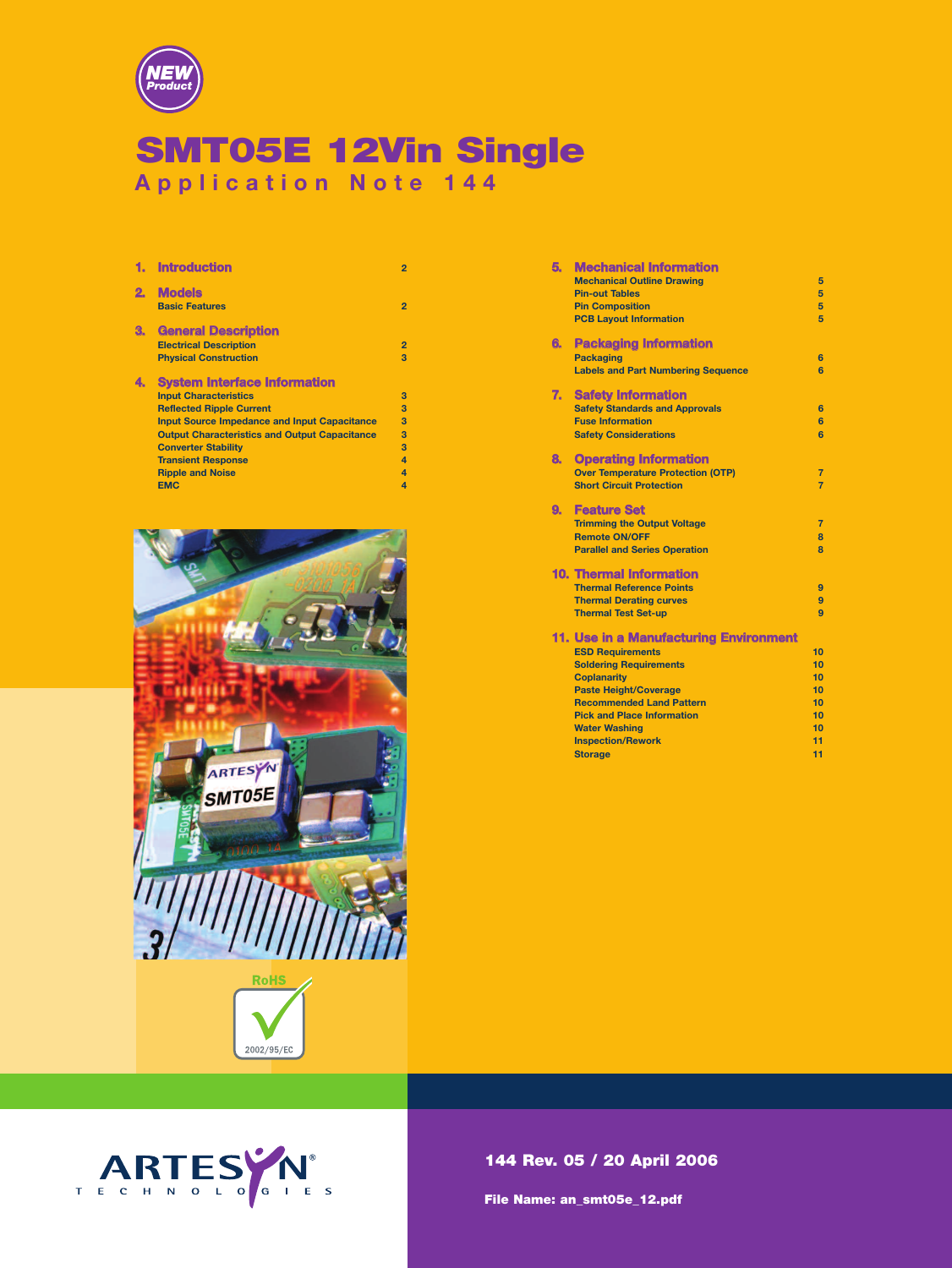# **1. Introduction**

This application note describes the features and functions of Artesyn Technologies' 12V, 5A series of non-isolated Surface-Mountable, high power density, single DC/DC converters. These Point of Load modules are targeted specifically at the fixed and mobile telecommunications, industrial electronics and distributed power markets.

Models are available with a 10V to 14VDC operating range and can operate over an ambient temperature range of -40°C to +100°C. Ultra-high efficiency operation is achieved through the use of synchronous rectification and control techniques. The modules are fully protected against short-circuit and over-temperature conditions. Standard features include remote ON/OFF and remote sense.

The series has been designed primarily for telecommunication applications. Automated manufacturing methods, together with an extensive qualification program, ensure that all SMT05E series converters are extremely reliable.

# **2. Models**

The 12V series comprises of 1 model, as listed in Table 1.

| <b>Model</b>   | <b>Input</b>    | Output         | Output  |
|----------------|-----------------|----------------|---------|
|                | <b>Voltage</b>  | <b>Voltage</b> | Current |
| SMT05E-12W3V3J | $10.0 - 14.0DC$ | $0.8 - 3.63V$  | 5Α      |

#### **Table 1 - SMT05E Models**

**RoHS Compliance Ordering Information** The 'J' at the end of the part number indicates that the part is Pb-free **RoHS** (RoHS 6/6 compliant). TSE RoHS 5/6 (non Pb-free) compliant versions may be available on special request, please contact your local sales representative for details.

#### **2.1 Features**

- High efficiency topology, typically 91% at 3.3Vout @ full load
- Industry standard footprint
- Wide ambient temperature range, -40ºC to +100ºC
- 0.8V to 3.63V output voltage adjustability both models
- No minimum load requirement
- Remote ON/OFF
- Fixed switching frequency
- Continuous short-circuit protection
- Overtemperature protection (OTP)
- Available RoHS compliant

#### **3. General Description**

#### **3.1 Electrical Description**

A block diagram of the both converter is shown in Figure 1. Extremely high efficiency power conversion is achieved through the use of synchronous rectification techniques.

The POL topology is a non-isolated three terminal synchronous buck converter. The control of the synchronous rectifiers are optimised for high efficiency power conversion.

The output is adjustable over a range of 0.8V to 3.63V by means of an external resistor from trim pin to ground. The output voltage default is 0.8V, which can be trimmed up to any required setpoint within the range. See Section 9.1 for details.

The converter can be shut down via a remote ON/OFF input that is referenced to ground. This input is compatible with popular logic devices; an 'active high' logic input is supplied as standard. Active high implies that the converter is disabled if the remote ON/OFF input is  $\leq$  0.8V, and enabled if it is high ( $\geq$ 1.6V) or floating.

The converter is also protected against over-temperature conditions. If the converter is overloaded or the ambient temperature gets too high, the converter will shut down until the temperature falls below a minimum threshold. There is a thermal hysteresis of typically 105ºC to 120ºC PCB temperature, to protect the unit.



**Figure 1 - Electrical Block Diagram**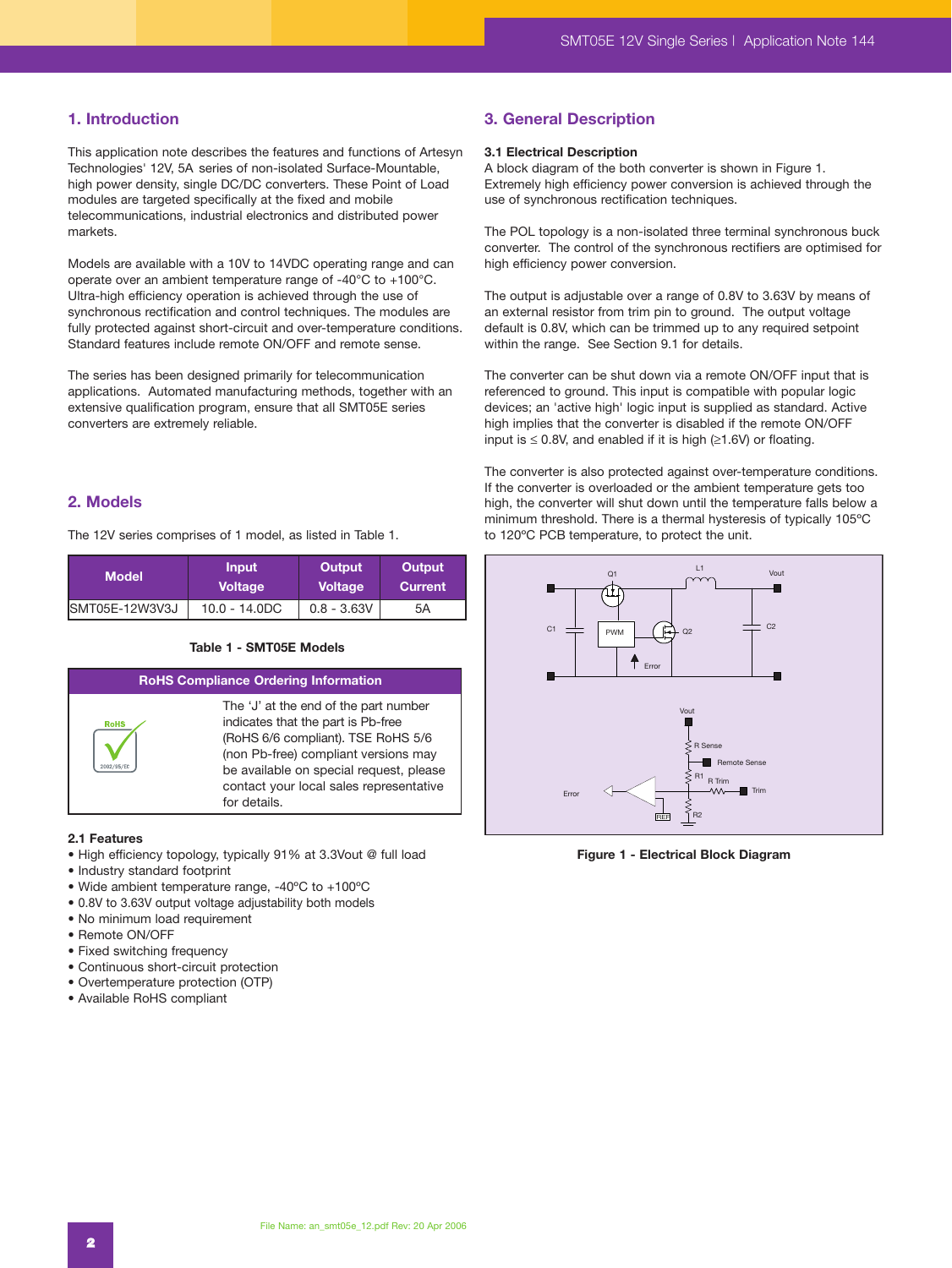# Application Note 144

#### **3.2 Physical Construction**

The SMT05E is constructed using a multi-layer FR4 PCB. SMT power components are placed on one side of the PCB, and all lowpower control components are placed on the other side. Heat dissipation of the power components is optimized, ensuring that control components are not thermally stressed.

The converter is an open-frame product and has no case or case pin. The open-frame design has several advantages over encapsulated closed devices. Among these advantages are:

- **Cost:** no potting compound, case or associated process costs involved.
- **Thermals:** the heat is removed from the heat generating components without heating more sensitive, less tolerant components.
- **Environmental:** some encapsulants are not kind to the environment and create problems in incinerators. Further more open-frame converters are more easily re-cycled.
- **Reliability:** open-frame modules are more reliable for a number of reasons, including improved thermal performance and reduced TCE stresses.

A separate paper discussing the benefits of open-frame DC/DC converters (Design Note 102) is available at www.artesyn.com

# **4. System Interface Information**

#### **4.1 Input Characteristics**

The SMT05E 12Volt series has an input voltage range of 10.0 to 14.0 volts. The wide input voltage range gives designers more flexibility in choosing an Intermediate Bus convertor to operate the Point of Load convertor

#### **4.1.1 Reflected Ripple Current**

Because of the switching operation of the design, there is an AC current generated at the input of the unit. This is referred to as input reflected ripple current.

The typical ripple current for the SMT05E series is approx 200mA peak to peak at full load, with the output trimmed up to 3.3V.

#### **4.1.2 Input Source Impedance and Input Capacitance**

The SMT05E converter must be connected to a low AC source impedance. High source inductance can affect the loop stability. Input capacitance should be placed close to the converter input pins to decouple distribution inductance. The external input capacitors must be chosen for suitable ripple current rating. Electrolytic capacitors should be avoided. Recommended input capacitors are ceramics such as 10µF 20V 1812 or similar.

#### **4.2 Output Characteristics and Output Capacitance**

The SMT05E series has been designed for stable operation without the need for external capacitance at the output terminals. However, when powering loads with dynamic current requirements, improved voltage regulation can be obtained by inserting capacitors as close as possible to the load. The most effective technique is to locate low ESR ceramic capacitors (for example 10µF or greater GRM series from Murata or similar) as close to the load as possible. These ceramic capacitors will handle the short duration high frequency components of the dynamic current requirement.

It is equally important to use good design practices when configuring the DC distribution system. Low resistance and low inductance PCB layout traces should be utilized, particularly in the high current output section. Remember that the capacitance of the distribution system and the associated ESR are within the feedback loop of the power module. This can have an effect on the module's compensation capabilities and its resultant stability and dynamic response performance. With large values of capacitance, the stability criteria depend on the magnitude of the ESR with respect to the capacitance. As much of the capacitance as possible should be outside the remote sensing loop and close to the load. Note that the maximum rated value of output capacitance for all models is 10,000µF. Contact your local Artesyn Technologies representative for further information if larger output capacitance values are required in the application.

#### **4.2.1 Converter Stability**

The SMT05E series has been designed to meet a minimum criteria of at least 45º at unity gain over all line and load operating conditions. The selection of compensation components ensure the design is unconditionally stable for all operating conditions. Bode plot measurements have been taken to prove out theoretical analysis of the design. Because of the high DC gain, the bode plots were carried out with the unit in closed loop operation. These were taken at nominal input voltage, full output current and Vout set to 3.3V.



**Figure 2 - Converter Stability Plot**



**Figure 3 - Converter Stability Plot**

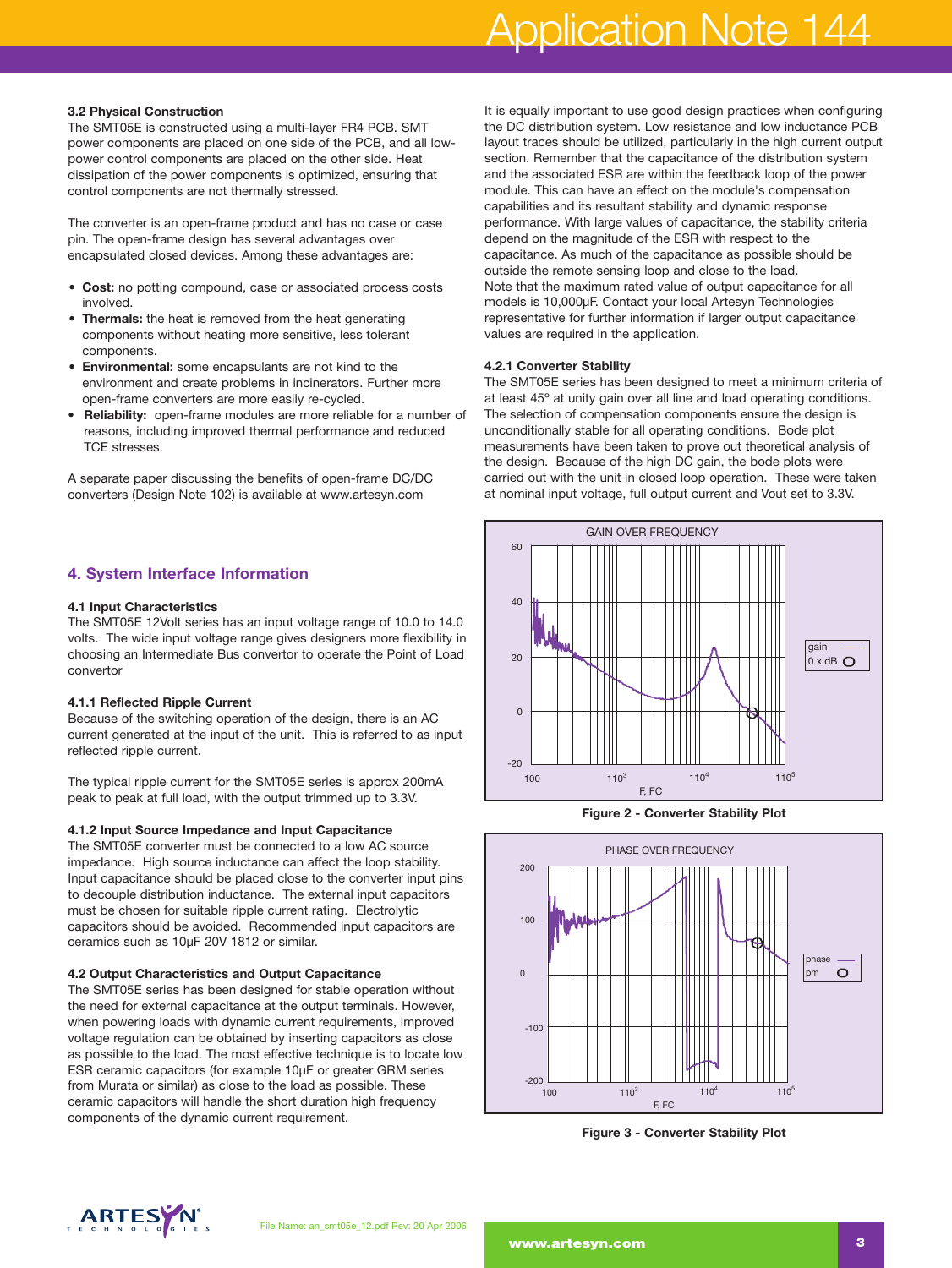



#### **4.2.2 Ripple and Noise**

The measurement set-up outlined in Figure 6 has been used for output voltage ripple and noise measurements on SMT05E series converters. When measuring output ripple and noise, a 50Ω coaxial cable with a 50Ω termination should be used to prevent impedance mismatch reflections disturbing the noise readings at higher frequencies.



**Figure 6 - Ripple and Noise Measurement Set-up**

#### **4.3 EMC**

The SMT05E range has been designed to comply with the EMC requirements of EN61000. It has been tested and has passed radiated noise immunity (EN61000-4-3) and conducted noise immunity (EN61000-4-4) both with normal performance.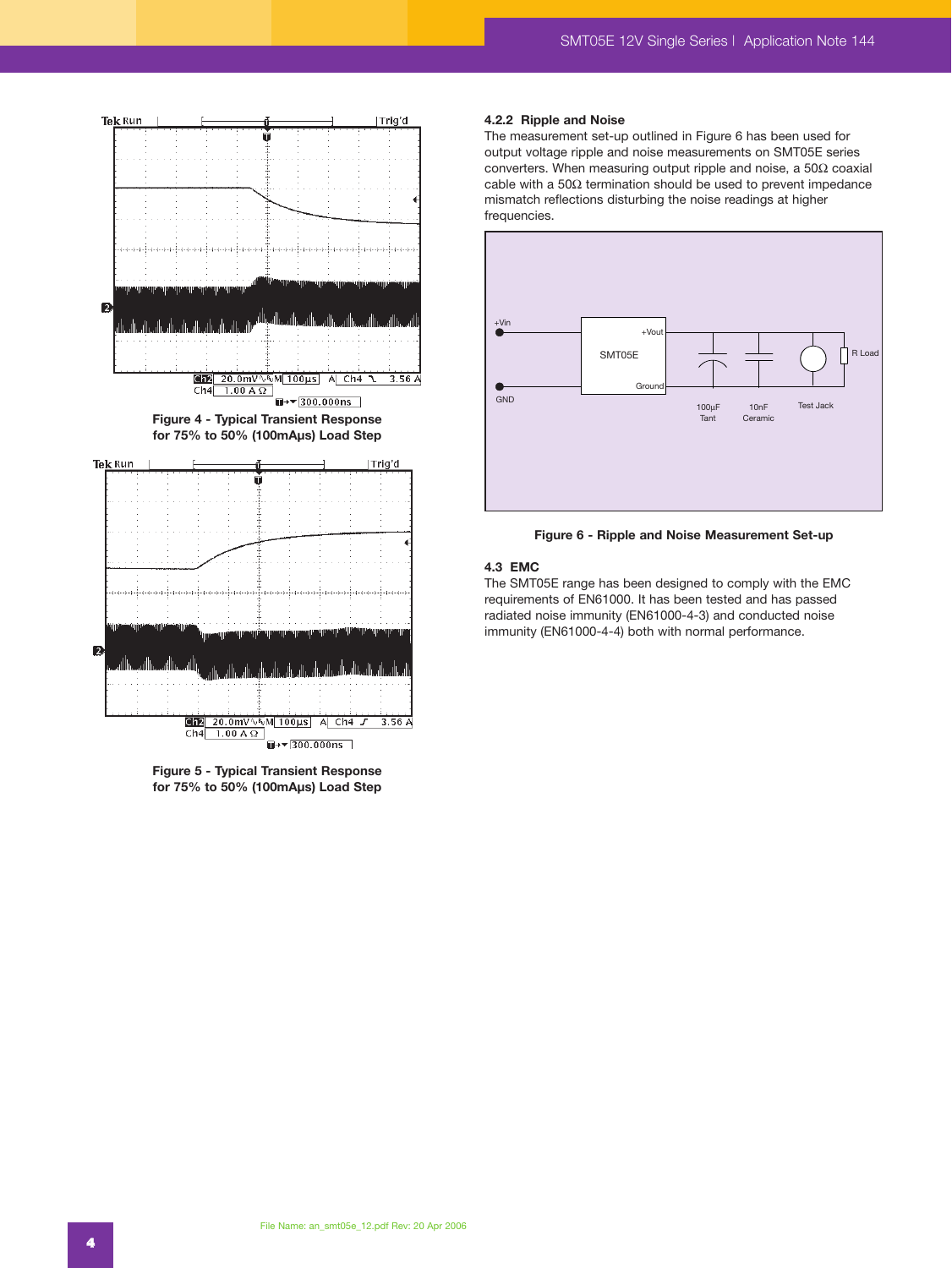# **5. Mechanical Information**

#### **5.1 Mechanical Outline Drawing**



**Figure 7 - SMT05E Mechanical Outline**

### **5.2 Pin-out Table**

| <b>PIN CONNECTIONS</b> |                 |  |  |
|------------------------|-----------------|--|--|
| <b>PIN NUMBER</b>      | <b>FUNCTION</b> |  |  |
|                        | Remote ON/OFF   |  |  |
| 2                      | Vout            |  |  |
| 3                      | Trim            |  |  |
|                        | Ground          |  |  |
|                        | Vin             |  |  |

#### **5.3 Pin Composition**

The Patent pending surface mount links provide mechanical, electrical and thermal connection between the convertor and application. They are constructed from a high conductivity alloy giving superior electrical and thermal connection. The geometry of the link ensures high shear strength when soldered, while meeting coplanarity specification of '<0.004". The links are plated with a 90/10 tin/lead electroplate over a nickel barrier layer

#### **5.4 PCB Layout Information**

The PCB acts as a heat sink and draws heat from the unit via conduction through the pins and through radiation. The end user must ensure that other components and metal in the vicinity of the SMT05E meet the spacing requirements to which the system is approved. Low resistance and low inductance PCB layout traces should be used where possible, particularly when high currents are flowing (e.g. the output side). A low impedance track should connect input ground and output ground to maximize efficiency of the unit. See section 11.5 for the recommended land patterns.

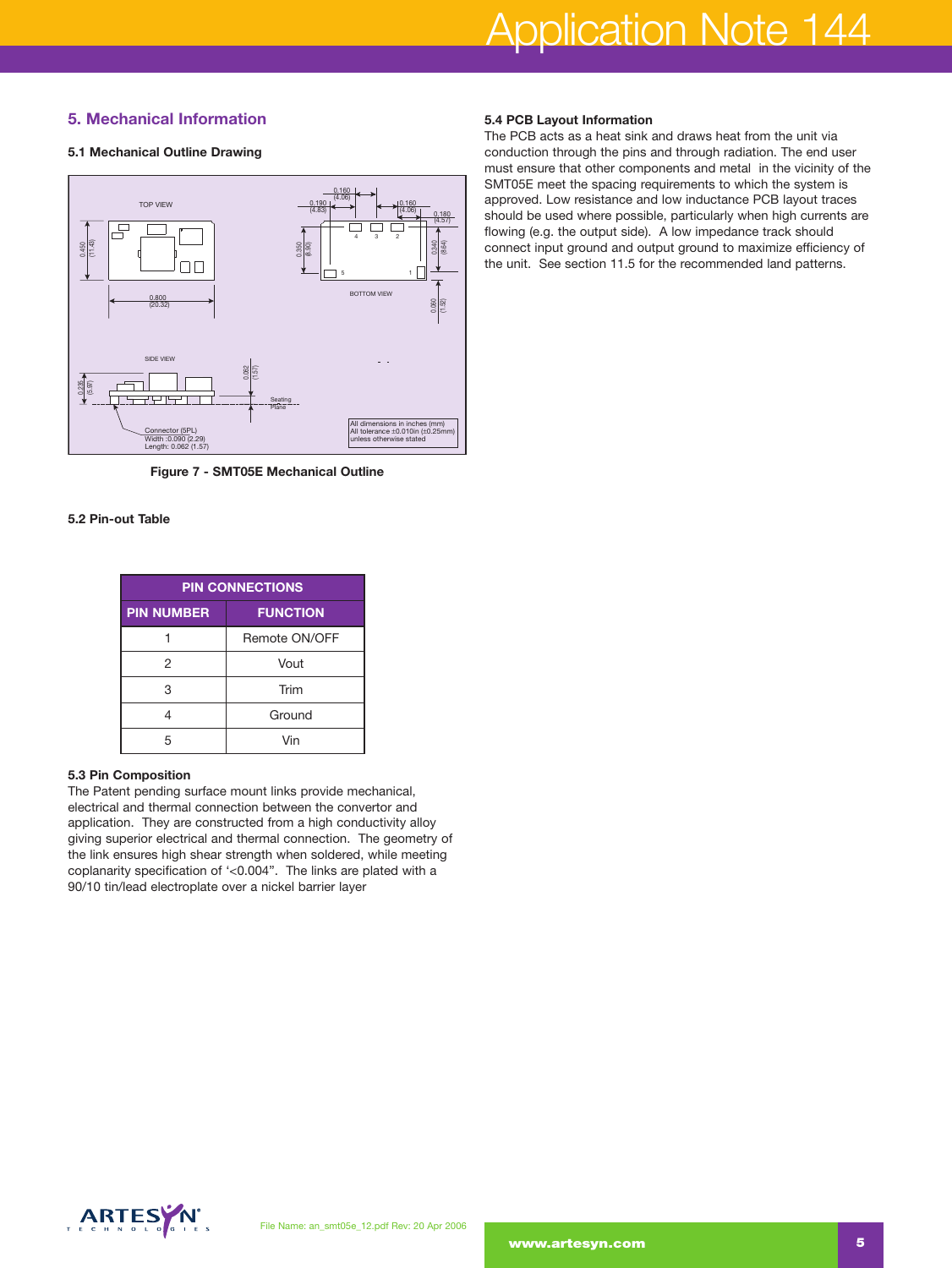# **6. Packaging Information**

#### **6.1 Packaging**

The SMT05E are available in trays of 48 units and tape and reel format in quantities of 400 units per reel. Tray and tape dimensions including pick point are shown in the following diagrams.



**Figure 8 - Tape Dimensions**



**Figure 9 - Reel Dimensions**



**Figure 10 - Tray**

#### **6.2 Labels and Part Numbering Sequence**

All units in the series will be clearly marked to allow ease of identification for the end user. Figure 11 gives details of all the models.



**Figure 11 - SMT05E Part Numbering**

# **7. Safety Information**

#### **7.1 Safety Standards and Approvals**

All models will have full international safety approval including EN60950 and UL/cUL1950. Models have been submitted to independent safety agencies for approval.

#### **7.2 Fuse Information**

In order to comply with safety requirements the user must provide a fuse in the unearthed input line. This is to prevent earth being disconnected in the event of a failure.

A 3A amp fast blow fuse should be used for all models. Recommended fuse: Bussman GMA-3.

#### **7.3 Safety Considerations**

The converter must be installed as per guidelines outlined by the various safety agency approvals, if safety agency approval is required for the overall system.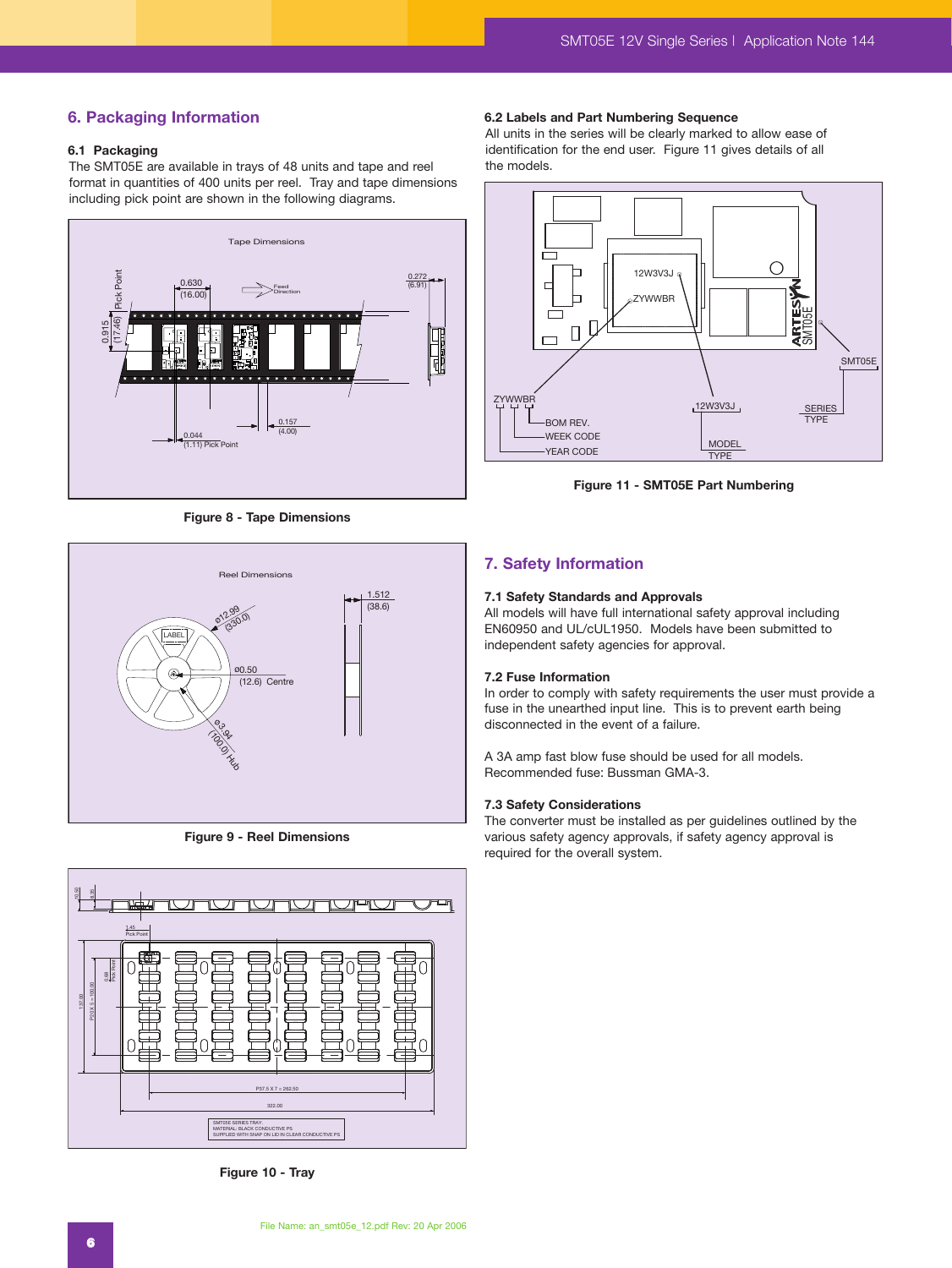# **8. Operating Information**

#### **8.1 Over-temperature Protection (OTP)**

The 12V non-isolated Point of Load range is equipped with nonlatching over-temperature protection. A temperature sensor monitors the temperature of the top switch. If the temperature exceeds a threshold of 120°C (typical) the converter will shut down, disabling the output. When the case temperature has decreased by between 10ºC and 15°C the converter will automatically restart.

The unit might experience over-temperature conditions during a persistent overload on the output. Overload conditions can be caused by external faults. OTP might also be entered due to a loss of control of the environmental conditions (e.g. an increase in the converter's ambient temperature due to a failing fan).

#### **8.2 Short Circuit Protection**

In the event of a short circuit the unit will enter a hic-cup mode, to provide fault protection. Once the source of the short circuit has been removed the unit will auto-recover, and will remain undamaged while in a short circuit mode. This design is protected only against extreme short circuits. The unit is protected in an over-load condition by an over-temperature protection device. We do not recommend operating this unit in a heavy over-load condition as it may reduce the lifetime of the converter.

# **9. Feature Set**

#### **9.1 Trimming the Output Voltage**

The SMT05E 12V series has an output setpoint default of 0.8V.

This setpoint can be set by the user to any required voltage of 0.8V to 3.63V. When trimmed up by the user, the unit can deliver an output load of 5Amps or 16.5Watts whichever is the lesser of the two.

The output can be trimmed up by placing an external resistor between Trim pin and Ground.



**Figure 12 - Output Trim-up Resistor to Ground**

The output setpoint can be set with an external resistor as governed by the following equation

$$
P = \text{Output Trim-up Resistance}
$$
\n
$$
P = \text{Output Trim-up Resistance}
$$
\n
$$
P = \frac{9605}{V_{\text{out }-0.8}} - 722
$$

Where Vout is the required output setpoint Rtrim is given in Ohms

For example to set the output voltage to 1.8, Rtrim is calculated as follows

Hint = 
$$
\left\lfloor \frac{V_{\text{out}-0.8}}{V_{\text{out}-0.8}} - \frac{722}{2} \right\rfloor
$$

\nRequired output setpoint

\nOhms

\nLet the output voltage to 1.8, Rtrim is

\n
$$
R_{\text{him} - \text{up}} = \frac{V_{\text{ref}}}{\frac{\Delta V_{\text{out2}}}{7500} \cdot 5.11} - 6486
$$

$$
Rtrim = 8.87k\Omega
$$

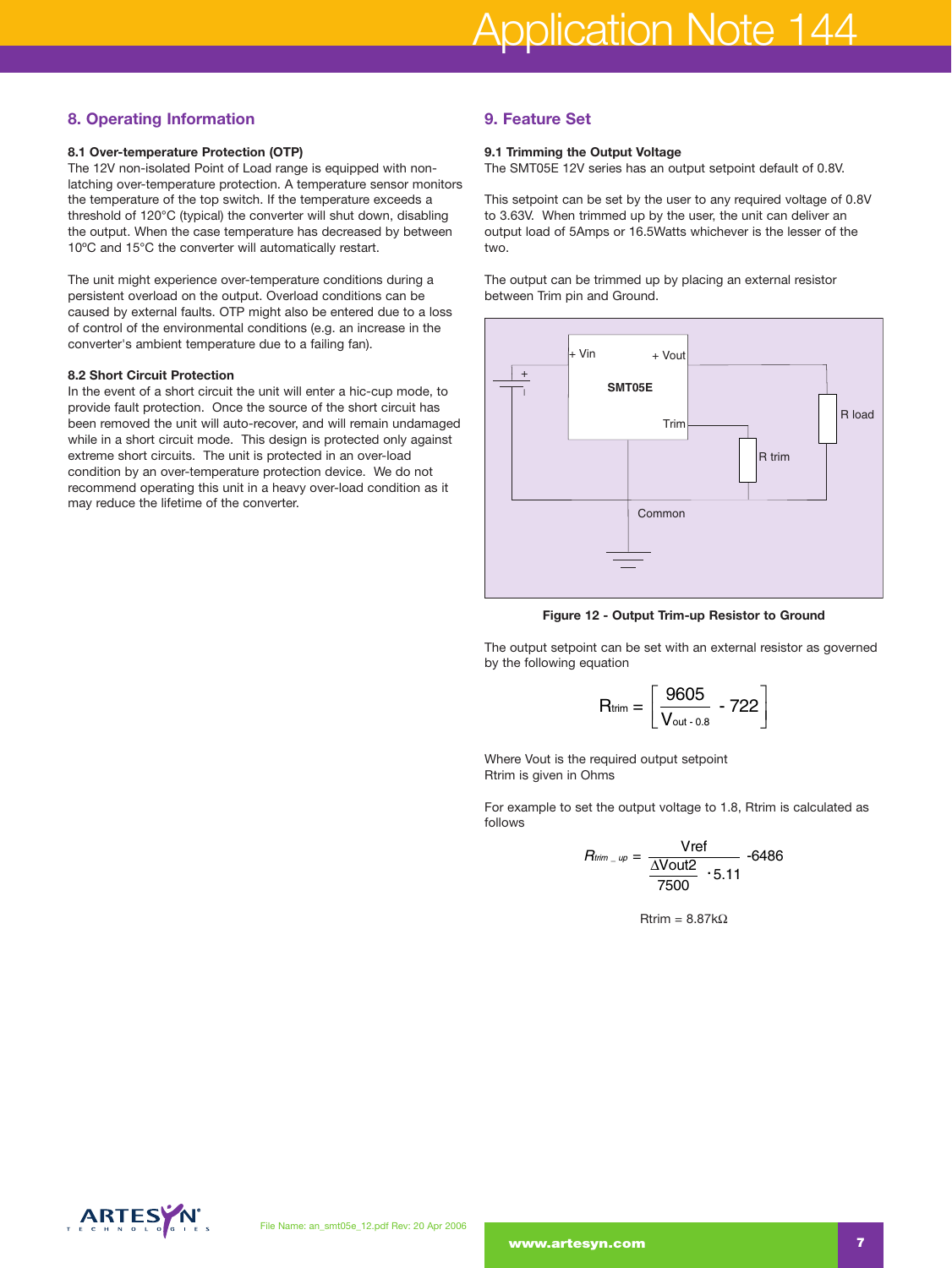| $V_{O}$ (V) | $R_{\text{trim}}$ (K $\Omega$ ) |
|-------------|---------------------------------|
| 0.8         | Open                            |
| 1.2         | 22.3                            |
| 1.5         | 13.0                            |
| 1.8         | 8.98                            |
| 2.0         | 7.41                            |
| 2.5         | 4.99                            |
| 3.3         | 3.12                            |

Above is a table of E-192 value resistors that can be used to trim some standard voltage output setpoints.

Care needs to be taken when placing the external trim resistor. Poor grounding on the layout for this resistor may result in an increase of load regulation for the unit. The resistor should be placed directly between the trim pin and ground of the unit.

The trim curve can be graphed as shown below:



**Figure 13 - Trim Up** 

#### **9.2 Remote ON/OFF**

The remote ON/OFF input allows external circuitry to put the SMT05E converters into a low dissipation sleep mode. Active-high remote ON/OFF is available as standard.

Active-high units of the SMT05E series are turned on if the remote ON/OFF pin is high, or left floating. Pulling the pin low will turn off the unit. The signal level of the remote on/off input is defined with respect to ground. The unit is guaranteed ON if this voltage level exceeds 1.6V. The unit is guaranteed OFF if this voltage level is equal to or less than 0.8V.

To simplify the design of the external control circuit, logic signal thresholds are specified over the full temperature range. The maximum remote ON/OFF input open circuit voltage, as well as the acceptable leakage currents, are specified in the Longform Datasheet. The remote ON/OFF input can be driven as described in Figure 14.



**Figure 14 - Remote ON/OFF**

#### **9.3 Parallel and Series Operation**

Parallel operation of multiple converters is not recommended. If unavoidable, some de-coupling technique must be incorporated onto the users design. It should be noted that this measure will adversely effect power conversion efficiency.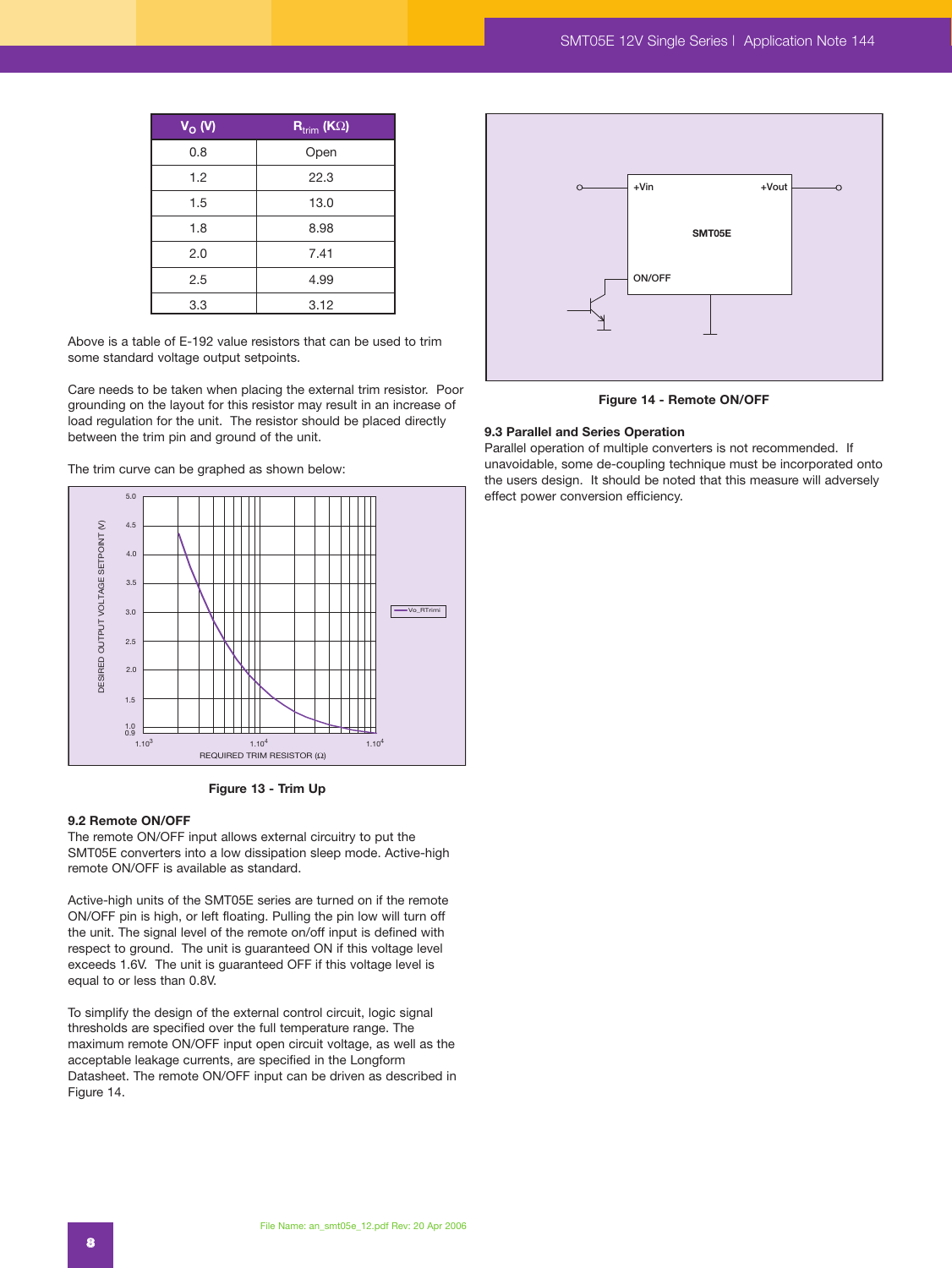# Application Note 144

# **10. Thermal Information**

#### **10.1 Thermal Reference Points**

The electrical operating conditions namely:

- Input voltage,  $V_{in}$
- Output voltage,  $V_o$ <br>• Output current L
- Output current, I<sub>o</sub>

determine how much power is dissipated within the converter. The following parameters further influence the thermal stresses experienced by the converter:

- Ambient temperature
- Air velocity
- Thermal efficiency of the end system application
- Parts mounted on system PCB that may block airflow
- Real airflow characteristics at the converter location

The maximum acceptable temperature measured at the thermal reference points is 115ºC. These thermal reference points are shown in Figure 15.



**Figure 15 - Thermal Reference Point Locations** 



**Figure 16 - Thermal Derating Curves SMT05E-12W3V3J Model**

#### **10.2 Thermal Derating Curves**

Thermal characterisation data is presented in the datasheet in a thermal derating graph which is repeated here in Figures 16. This derating graph shows the load current versus the ambient air temperature and velocity. The air velocity is in the direction indicated by the arrow in Figure 15.

#### **10.3 Thermal Test Set-up**

All of the data was taken with the converter soldered to a test board which closely represents a typical application. The test board is a 1.6 mm, eight layer FR4 pcb with the inner layers consisting of 2oz power and ground planes. The top and bottom layers contain a minimal amount of metalisation. A board to board spacing of 1 inch was used. The data represented by the 0 m/s curve indicate a natural convection condition i.e. no forced air. However, since the thermal performance is heavily dependent upon the final system application, the user needs to ensure the thermal reference point temperatures are kept within the recommended temperature rating. It is recommended that the thermal reference point temperatures are measured using either AWG #36 or #40 gauge thermocouples or an IR camera. In order to comply with stringent Artesyn derating criteria, the ambient temperature should never exceed 100°C. Please contact Artesyn Technologies for further support.

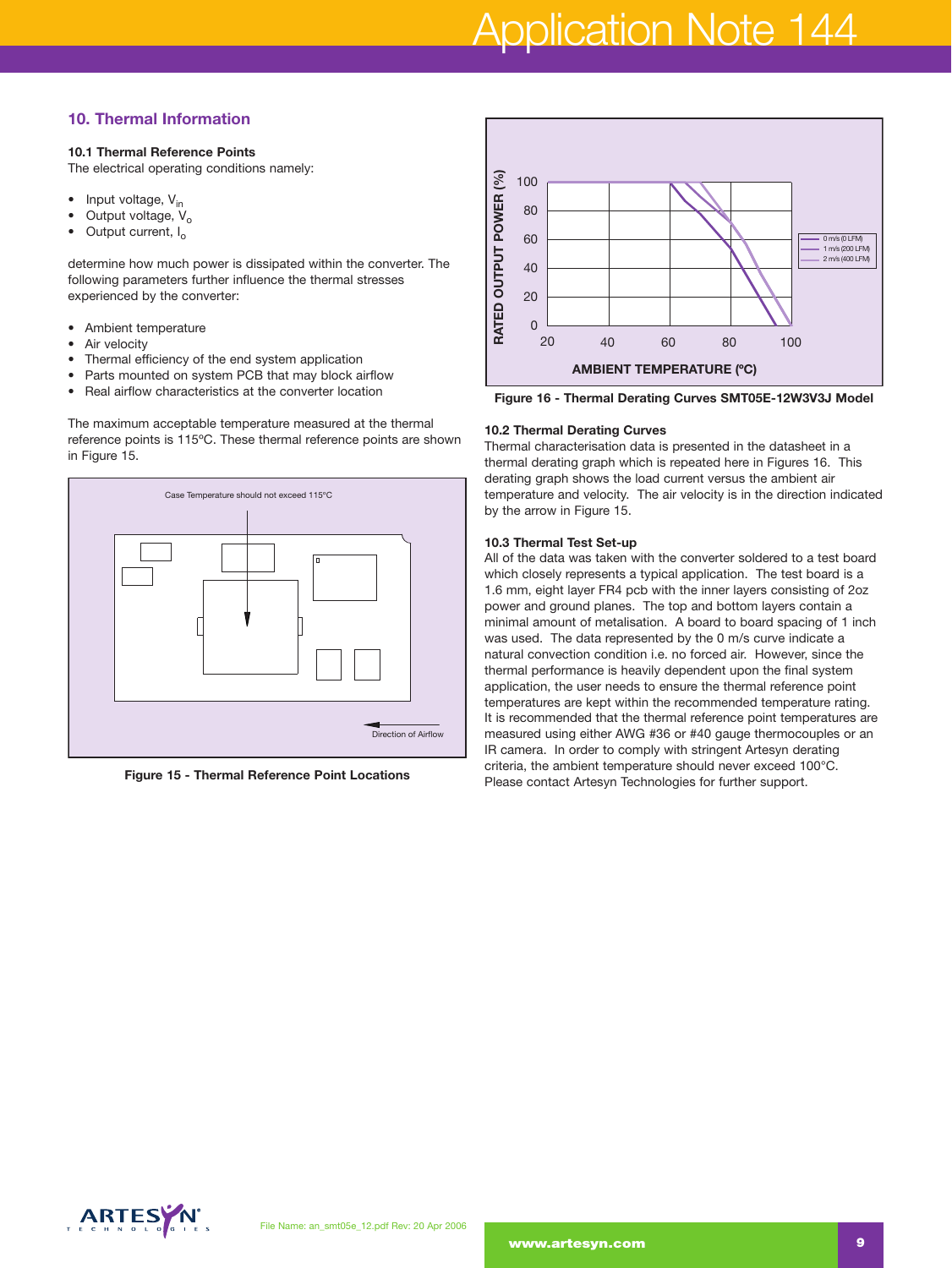### **11. Use in a Manufacturing Environment**

#### **11.1 ESD Requirements**

All units are manufactured in an ESD controlled environment and supplied in conductive packaging to prevent ESD damage occurring before or during shipping. It is essential that they are unpacked and handled using approved ESD control procedures. Failure to do so may affect the lifetime of the converter.

#### **11.2 Soldering Requirements**

The SMT05E is an open-frame power module manufactured with conventional surface mount technology using 62/36/02 with no-clean flux.

The SMT interconnect pins are a copper alloy with a solderable coating to prevent corrosion and ensure good solderability and shelf life. The coating is tin-lead with a nominal alloy composition of 60/40. This near-eutectic solder layer melts close to 183ºC. During soldering the lead temperatures must exceed this by approximately 30ºC to ensure a reliable solder joint.

Due to the fact that components with high thermal capacity such as the SMT05E may be slower to heat up than typical SMT parts, it may be necessary to customise the solder reflow profile. In doing this, customers need to be cognisant of the process limitations of other relevant components. The temperature of each SMT interconnect lead will vary during reflow due to differences in internal components, PCB lands and connecting paths. +Vout is a good choice for conservative temperature measurement, because it is typically connected to heavy copper paths. Figure 17 shows the recommended temperature of the +Vout pin during a typical reflow profile. The SMT05E is compatible with convection soldering using common solder alloys such as 63/37 and 62/36/02.



**Figure 17 - Solder Reflow Profile per CECC 00802**

#### **11.3 Coplanarity**

The SMT05E has a maximum co-planarity as defined by JESD22- B108 of better than 100um (approximately 0.004inch). Innovative design, interconnect technology, and specialised manufacturing processes ensure product integrity.

#### **11.4 Paste Height/Coverage**

Good quality solder joints have been demonstrated using a volume of 0.48mm3 (29792 cubic mils) of solder paste containing 90% metal. this can be achieved by printing solder paste using a 150µm (0.006 inches) stencil on apertures measuring 2.15 x 1.49mm.

#### **11.5 Recommended Land Pattern**

It is recommended that the customer uses a solder mask defined land pattern similar to that shown in the following figure:



**Figure 18 - Recommended Land Pattern**

The minimum recommended pad size is 0.115 x 0.095 in (2.92 x 2.41mm) and the maximum pad size is 0.140 x 0.110in (3.56 x 2.79mm).

As a surface-mount power component, interconnection to internal power planes will typically be required. This is accomplished by placing a number of vias between the SMT pad and the relevant plane. the number and exact location of these vias should be determined based on electrical resistivity, current flow and thermal requirements.

#### **11.6 Pick and Place Information**

The SMT05E is designed with certain features to ensure it is compatible with standard pick and place equipment.

- The product is available in tape and reel.
- The low mass of less than 3 grams (0.10oz) is within the capability of standard pick and place equipment. The choice of nozzle size and style and placement speed may need to be optimised
- The centrally placed inductor has a flat area of 44.4mm<sup>2</sup> (0.69in<sup>2</sup>) that can be used as a pick-up area.
- The substrate will feature a corner chamfer and bottom side fiducials compatible with many types of machine vision systems.

#### **11.7 Water Washing**

Where possible, a no-clean solder paste system should be used for solder attaching the SMT product onto application boards. The SMT is suitable for water washing applications, however, the user must ensure that the drying process is sufficient to remove all water from the converter after washing - never power the converter unless it is fully dried. The user's process must clean the soldered assembly in accordance with ANSI/J-STD-001.